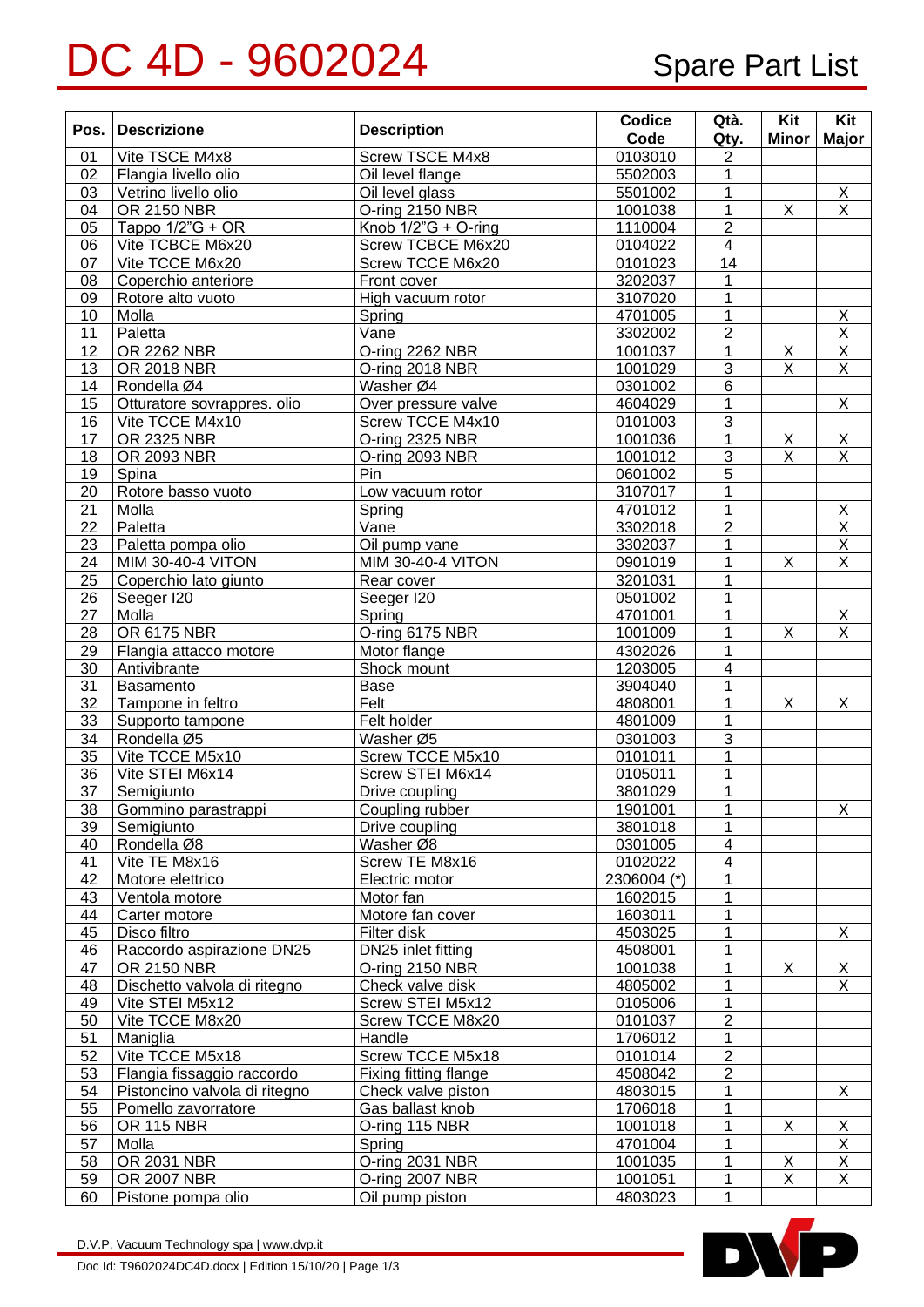## DC 4D - 9602024 Spare Part List

| 61 | MIM 16-35-10 VITON     | MIM 16-35-10 VITON  | 0901005      |   | X | Χ |
|----|------------------------|---------------------|--------------|---|---|---|
| 62 | Spina                  | Pin                 | 4806004      |   |   | X |
| 63 | Rondella               | Washer              | 4001013      |   |   |   |
| 64 | Vite TCCE M4x20        | Screw TCCE M4x20    | 0101006      | 3 |   |   |
| 65 | Protezione paraspruzzi | Cover               | 4602035      |   |   |   |
| 66 | Gruppo contrasto molla | Spring holder       | 4801010      |   |   |   |
| 67 | Molla                  | Spring              | 4701014      |   |   | X |
| 68 | Valvola otturatore     | Valve               | 4607010      |   | X | X |
| 69 | Contrasto otturatore   | Silencer holder     | 4604026      |   |   |   |
| 70 | Otturatore lamellare   | Exhaust silencer    | 4604023/V    |   | X | X |
| 71 | Corpo pompa            | Body pump           | 3001076      |   |   |   |
| 72 | Sfera in acciaio       | Steel sphere        | 1402003      |   |   | X |
| 73 | Molla                  | Spring              | 4701028      |   |   | X |
| 74 | <b>OR 114 NBR</b>      | O-ring 114 NBR      | 1001023      |   | X | X |
| 75 | Spina                  | Pin                 | 4806001      |   |   | X |
| 76 | Guarnizione            | Gasket              | 4901060      |   | X | X |
| 77 | Tappo di carico-sfiato | Exhaust-filler knob | 1706021      |   |   |   |
| 78 | OR 3075 NBR            | O-ring 3075 NBR     | 1001070      |   | X | X |
| 79 | Serbatoio olio         | Oil tank            | 5202081      |   |   |   |
| 80 | Spina Schuko           | Schuko plug         | 1302001 (**) |   |   |   |

| In base alla tensione di          | Depending on the operating     |  |  |
|-----------------------------------|--------------------------------|--|--|
| funzionamento del motore          | voltage of the electric motor, |  |  |
| elettrico il codice tecnico       | the technical code may         |  |  |
| potrebbe subire delle variazioni. | change.                        |  |  |
|                                   |                                |  |  |

(\*\*) Solo con motore monofase. Only with single phase